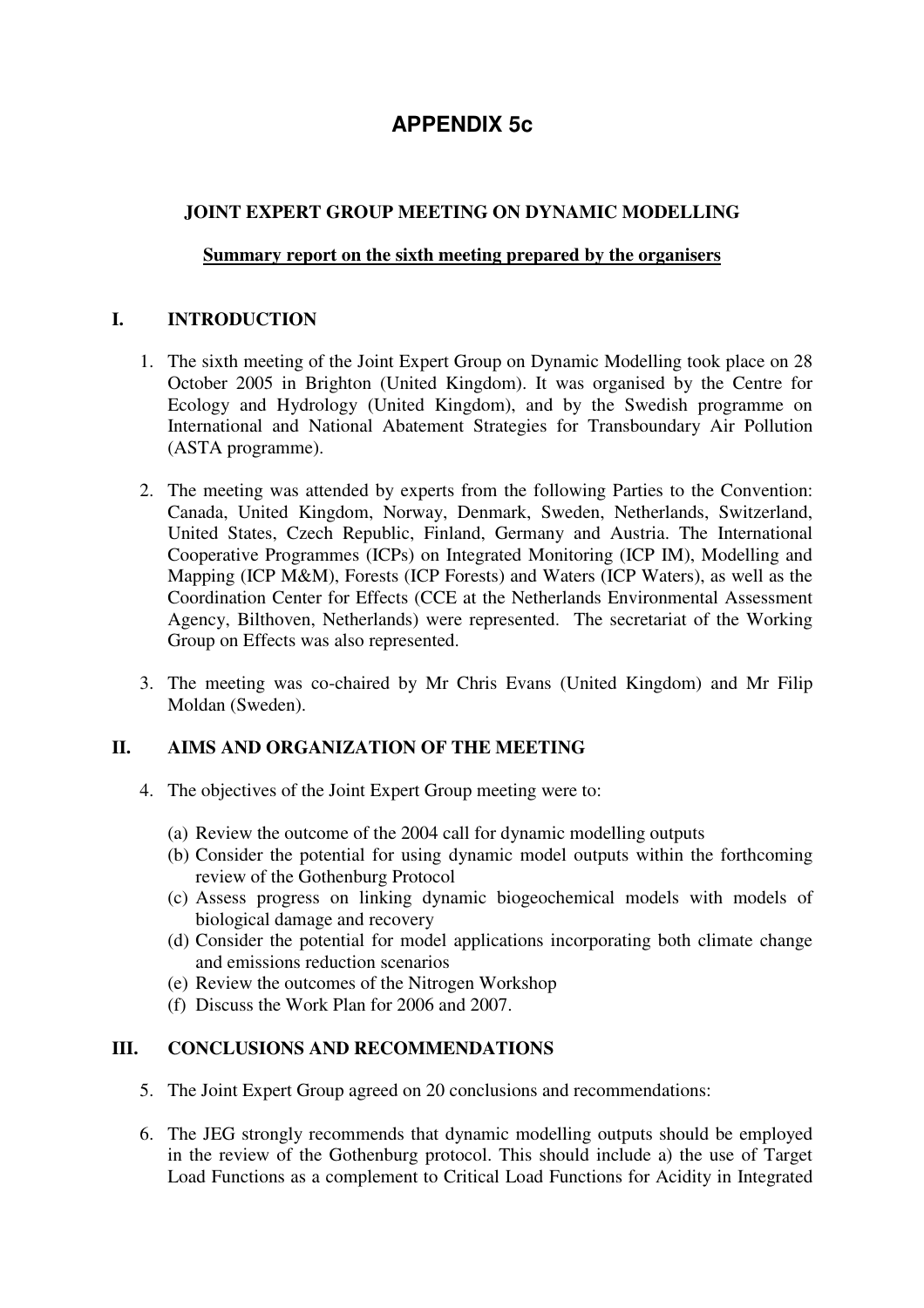Assessment Modelling, where dynamic models have been applied, and b) use of dynamic models for scenario assessment.

- 7. There is a continuing need to communicate the potential application and importance of dynamic models in support of the Review. A joint JEG-CCE summary document which illustrates the effect of using dynamic Target Load Functions in place of Critical Load Functions is in preparation.
- 8. The outcome of the 2004 call for dynamic modelling outputs represents a major breakthrough in assessing the effects of future air pollution. The JEG congratulated the CCE on its summary of the results of the 2004 call, presented at the meeting. The joint effort of the CCE and NFCs has produced new insights into the predicted timescales and extent of recovery from acidification. The JEG also applauded the CCE for their report summarising the outcome of the call.
- 9. The JEG was pleased to note that the call for data issued in 2004 generated a response from 14 countries, providing increased coverage of Europe and therefore increased strength of the results of modelling assessment. The JEG also pointed out that the response and the outcome of the call exceeded hopes expressed at the previous JEG meeting in 2004.
- 10. As hypothesised, the European map of target loads of acidity differs significantly from the map of critical loads. The target load map suggests that in many regions, deposition reductions considerably below critical loads will be required to achieve ecosystem recovery within the next 25 to 100 years. In some areas, recovery may not be possible on this timescale regardless of non-exceedance of critical loads. The JEG noted these differences and felt that the target loads map provides a more realistic and also a more politically relevant picture of the ecosystem response.
- 11. The JEG pointed out that once a dynamic model has been calibrated to multiple sites within a country, it is relatively easy to test different deposition scenarios. Fourteen European countries are now in position to perform such scenario analysis beyond the two deposition scenarios defined in the 2004 call.
- 12. The JEG noted that additional work has been completed in several countries since the CCE data submission deadline in March 2005. Those countries were encouraged to contact CCE to discuss whether there still is a possibility to accommodate these new results.
- 13. The JEG felt that maps in which Target Loads replaced Critical Loads in 'modelled' squares provided the best current means of representing deposition targets at the European scale. The Target Load Functions associated with these squares could be incorporated in Integrated Assessment Models using identical methodology to that currently used for Critical Load Functions.
- 14. The JEG concluded that separate presentations of dynamic modelling results for surface waters and for soils provided a more balanced and complete picture of the effects of future air pollution.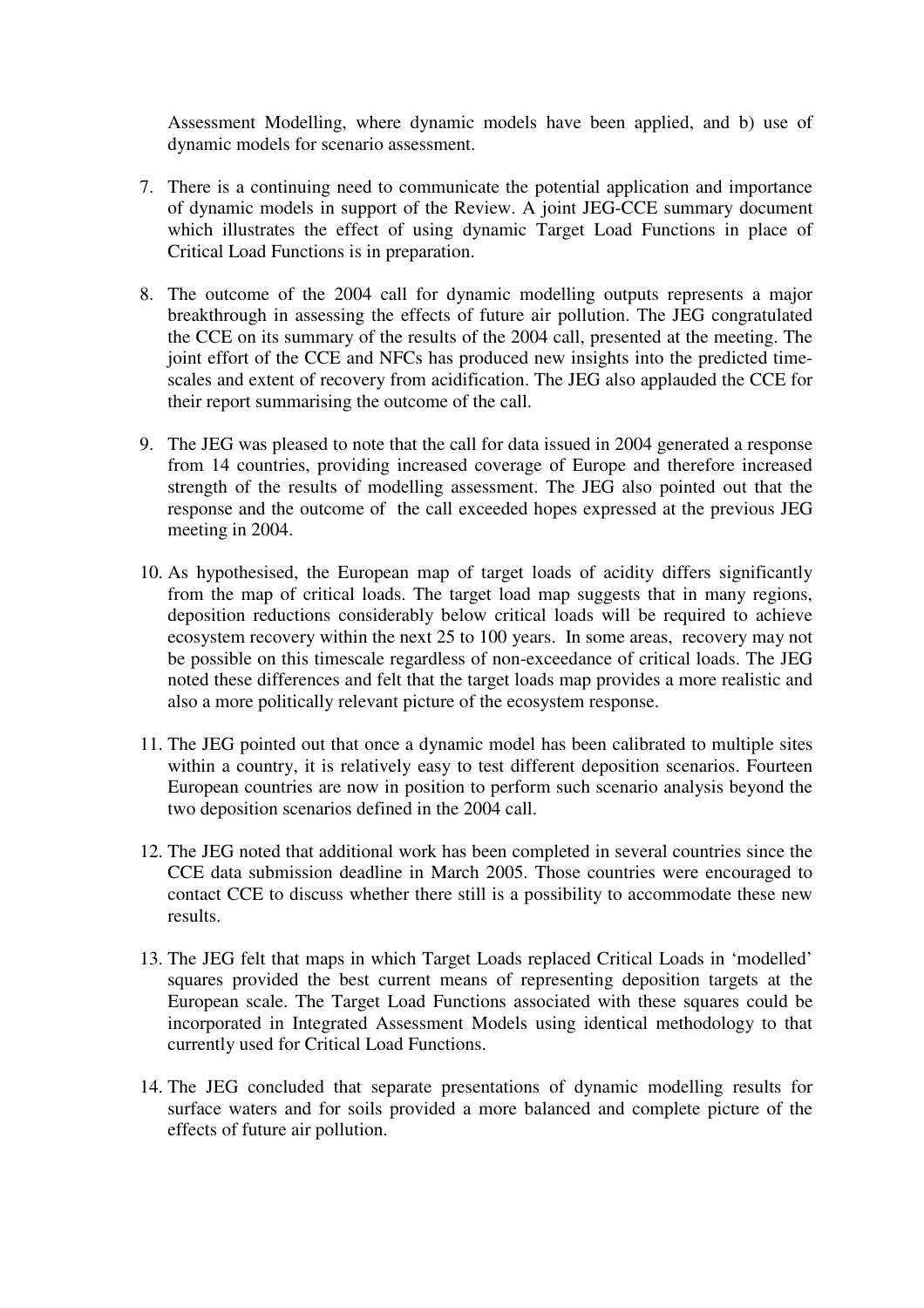- 15. The JEG noted that progress has been made on developing and testing biological response models for surface waters, and urges that this work continue.
- 16. The JEG took note of work being conducted on the interactions of global change and deposition of sulphur and nitrogen compounds on ecosystems. Progress in dynamic modelling of these interactions has been made within the EU project Eurolimpacs and other national and international research projects. There is clear potential for global change to affect the recovery of ecosystems to reduced emissions of pollutants, and that TLF could thus be altered.
- 17. The JEG concludes that the dynamic modelling calibrations produced in response to the 2004 call for data provide a basis for running climate change scenarios in conjunction with emission scenarios, and thereby provide a means to assess the effect of climate change on damage and recovery of ecosystems.
- 18. The JEG urged all ICPs to continue monitoring aquatic and terrestrial ecosystems to document the response to changing levels of S and N deposition. These data are of crucial importance in the evaluation, testing and development of dynamic models.
- 19. The JEG noted that much of the dynamic model development and testing is being conducted under the auspices of national and international research projects, and urged the parties to the Convention to continue and expand the support of such research.
- 20. The JEG endorsed the conclusions of the N workshop, which are reported separately. Although many issues remain to be resolved, the group felt that considerable progress has now been made on the dynamic modelling of N as a nutrient in terrestrial ecosystems.
- 21. The JEG noted that management has a major influence on the impact of N deposition on terrestrial ecosystems, and must be considered in models of N as a nutrient. However, management is highly heterogeneous across countries and habitats, and the JEG did not consider that a harmonised assessment of different management scenarios between countries was appropriate.
- 22. The JEG observed that there is now increasing evidence, from North America, the UK and Norway, that N can have a significant eutrophying effect in some oligotrophic surface waters. It is therefore recommended that in future, the impact of N as a nutrient should be considered in dynamic model (and critical load) assessments for surface waters.
- 23. The JEG noted the request of the WGE that the 2006 workplan should include summary reports in support of effects based approaches, dose-response functions and stock at risk, and links between field observations and critical loads. The JEG considered this to be feasible but stressed that its primary role should be to review and assess the output of the ICPs, rather than to generate new data or reports. The JEG, however, could also provide some additional guidance with regard to effects of nitrogen and acidity based on work undertaken outside the ICPs, particularly relating to the background documents for the nitrogen workshop.